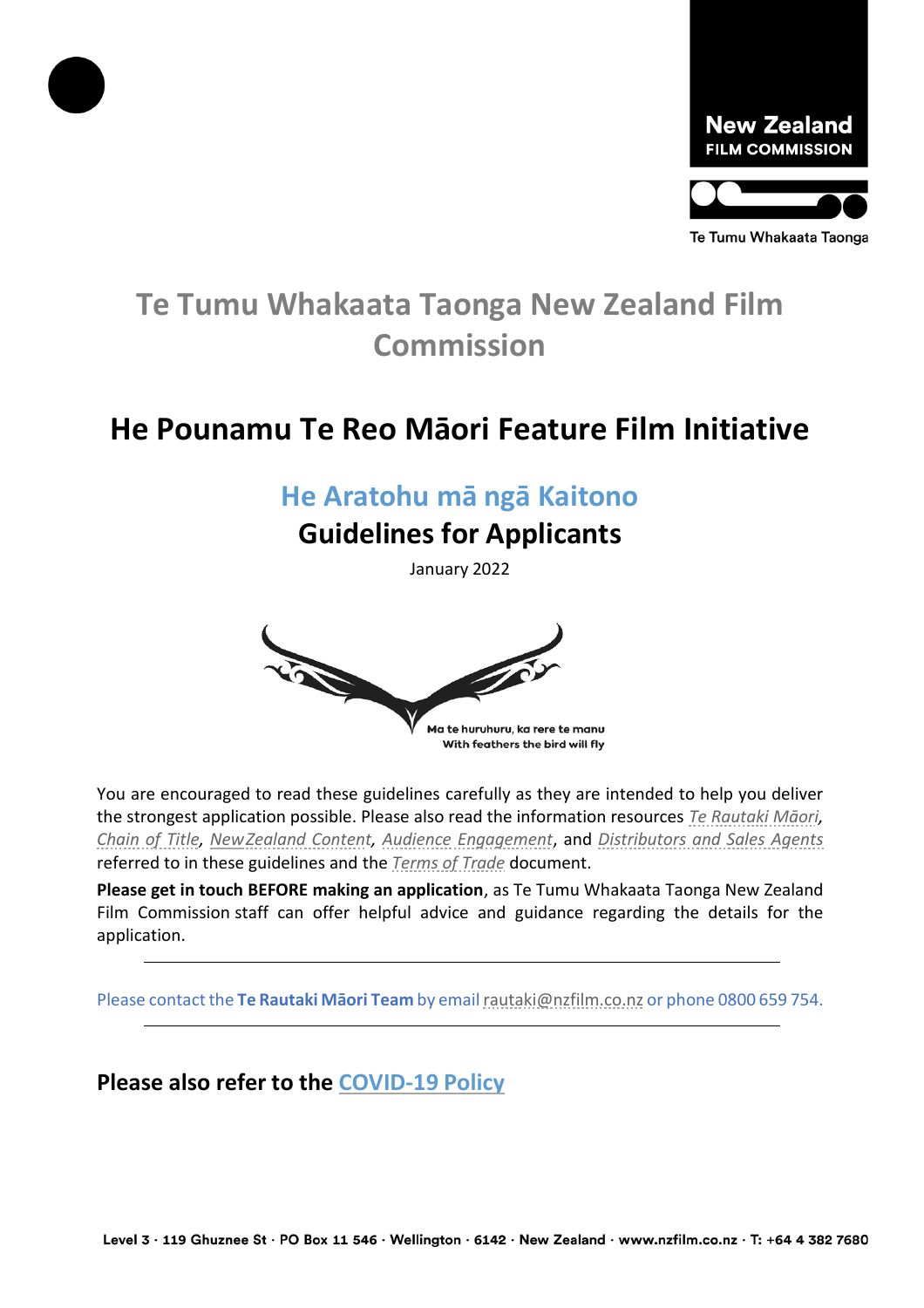

## **Kupu Whakataki - Introduction**

Te Tumu Whakaata Taonga New Zealand Film Commission (NZFC) is committed to ensuring Aotearoa New Zealand has a successful screen industry. The Māori voice is key to success.

*[Te Rautaki Māori](https://www.nzfilm.co.nz/new-zealand/te-rautaki-m%C4%81ori) o* Te Tumu Whakaata Taonga New Zealand Film Commission – the Māori Strategy affirms the richness of New Zealand screen production is bound to the extraordinary strength of Māori culture and storytelling. The mission of Te Rautaki Māori is to champion Māori film and filmmakers to Aotearoa and the world.

The NZFC acknowledges the principles of *Te Tiriti o Waitangi* and the recognition and protection of te reo Māori as an official language of New Zealand with this endeavour to uphold *Maihi Karauna*, the Māori Language Act 2016 and support the revitalisation of te reo Māori.

The NZFC values the importance of the *He Pounamu Te Reo Māori Feature Film Initiative,*  an annual fund for the production of dramatic feature films in te reo Māori. This fund aims to increase the number of films produced in te reo Māori and create a culturally appropriate production financing pathway for these films. If you have a dramatic feature film script written predominantly in te reo Māori, led by talented Māori creatives, then we would like to hear from you.

Please get in touch well before making a formal application for financing, as NZFC staff can offer helpful advice and guidance.

# **Tirohanga whānui ki te whāngainga pūtea**

#### **waihanga - Production financing overview**

**\$2.5 million** has been allocated to the production financing of dramatic feature films where the script isin te reo Māori and where a minimum of **two out of three key creative roles of writer, director or producer are Māori**

The number of films supported through this initiative will depend on the range and quality of proposals received. Projects without a producer attached or that require further development may be considered for other NZFC development opportunities.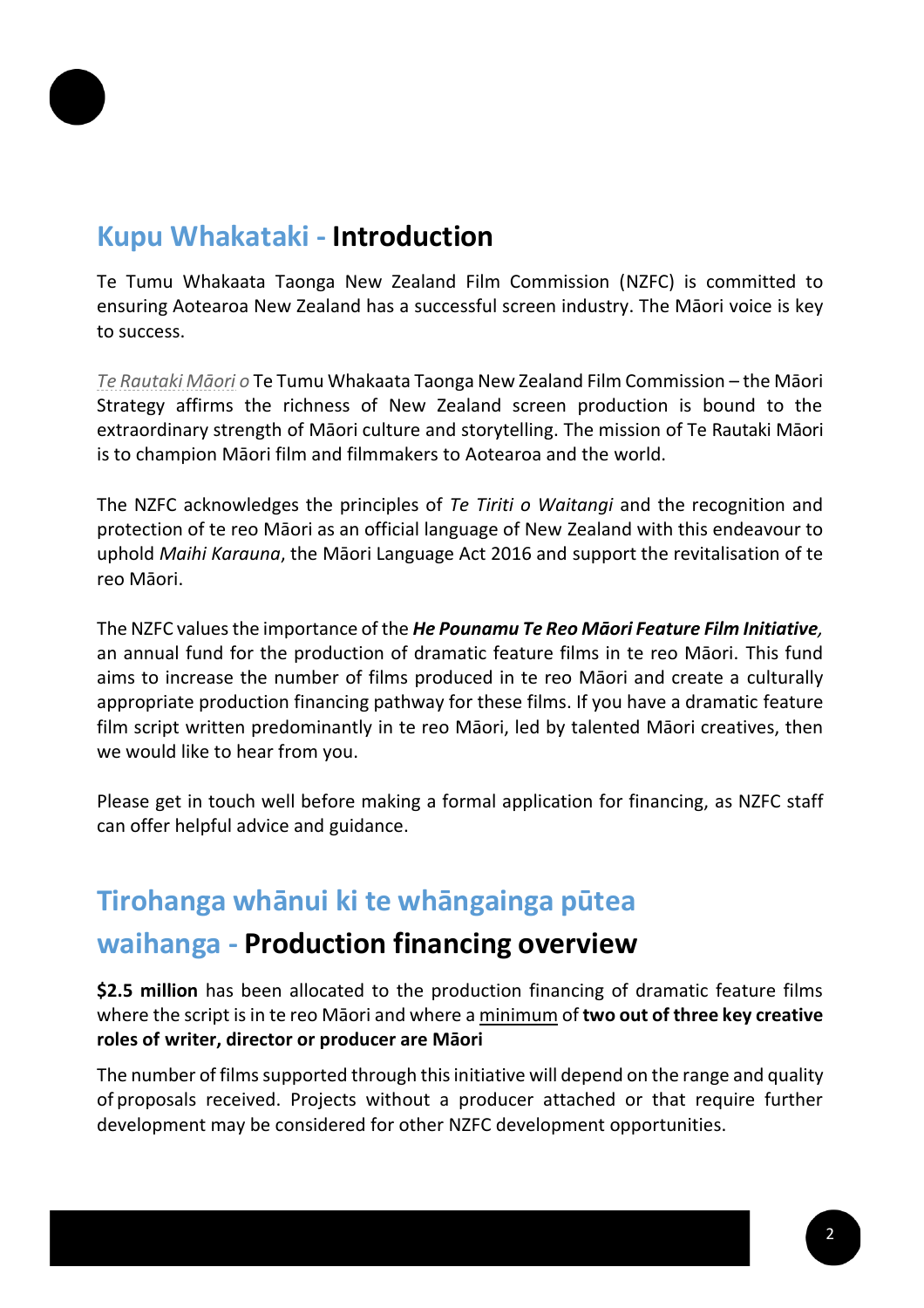

The amount of financing you apply for should be in proportion to the budget and anticipated market/audience for your film. Typically, the NZFC will invest no more than \$2 million per project, but that amount is the exception rather than the norm.

You may apply for up to \$2.5 million per project for He Pounamu Te Reo Māori Feature Film Initiative Funding. The \$2.5 million cap must include any development funding received from the NZFC directly for the project you are applying with. Development funding includes any funding the project received from He Ara Development of Boost funding.

Please note that the \$2.5 million cap amount is a cap on the amount of Te Tumu Whakaata Taonga New Zealand Film Commission investment, not a cap on your budget level.

Production financing is provided as an equity investment, which means the NZFC has a stake in the film and a recoupment and profit position for its investment. Like any investor, conditions are attached to the investment, and the NZFC expects to be involved in certain decisions. Conditions for investment are set out in the *[Terms of Trade](https://www.nzfilm.co.nz/resources/terms-trade)* document and the *[COVID-19](https://www.nzfilm.co.nz/resources/covid-19-policy) Policy* document.

Additional funding may be available to you and your project through other government organisations including *Te Māngai Pāho* and *NZ on Air* as well as cultural institutions, international sources, private investors, or other partners.

NZFC investment is discretionary, and decisions are final. The criteria applied when making financing decisions may change from time to time, but decisions will be consistent with these guidelines and the *New Zealand Film [Commission](https://www.legislation.govt.nz/act/public/1978/0061/latest/DLM22640.html) Act [1978](https://www.legislation.govt.nz/act/public/1978/0061/latest/DLM22640.html)*.

#### Heoi anō tā mātou he āwhina atu - We are here to help

These guidelines are intended to help you deliver the strongest application you can. Please read them carefully, along with the suggested information sheets and documents, all of which can be found [here on the Te Tumu Whakaata Taonga New Zealand Film](https://www.nzfilm.co.nz/funds/he-pounamu-te-reo-maori-feature-film-initiative) [Commission website.](https://www.nzfilm.co.nz/funds/he-pounamu-te-reo-maori-feature-film-initiative)

Making a production financing application can be a complex process and it is strongly recommended you discuss your intended approach to financing with NZFC staff before you approach potential market partners.

If you need assistance, please contact the **Rautaki Māori Team** by email [rautaki@nzfilm.co.nz](mailto:rautaki@nzfilm.co.nz) or phone 0800 659 754.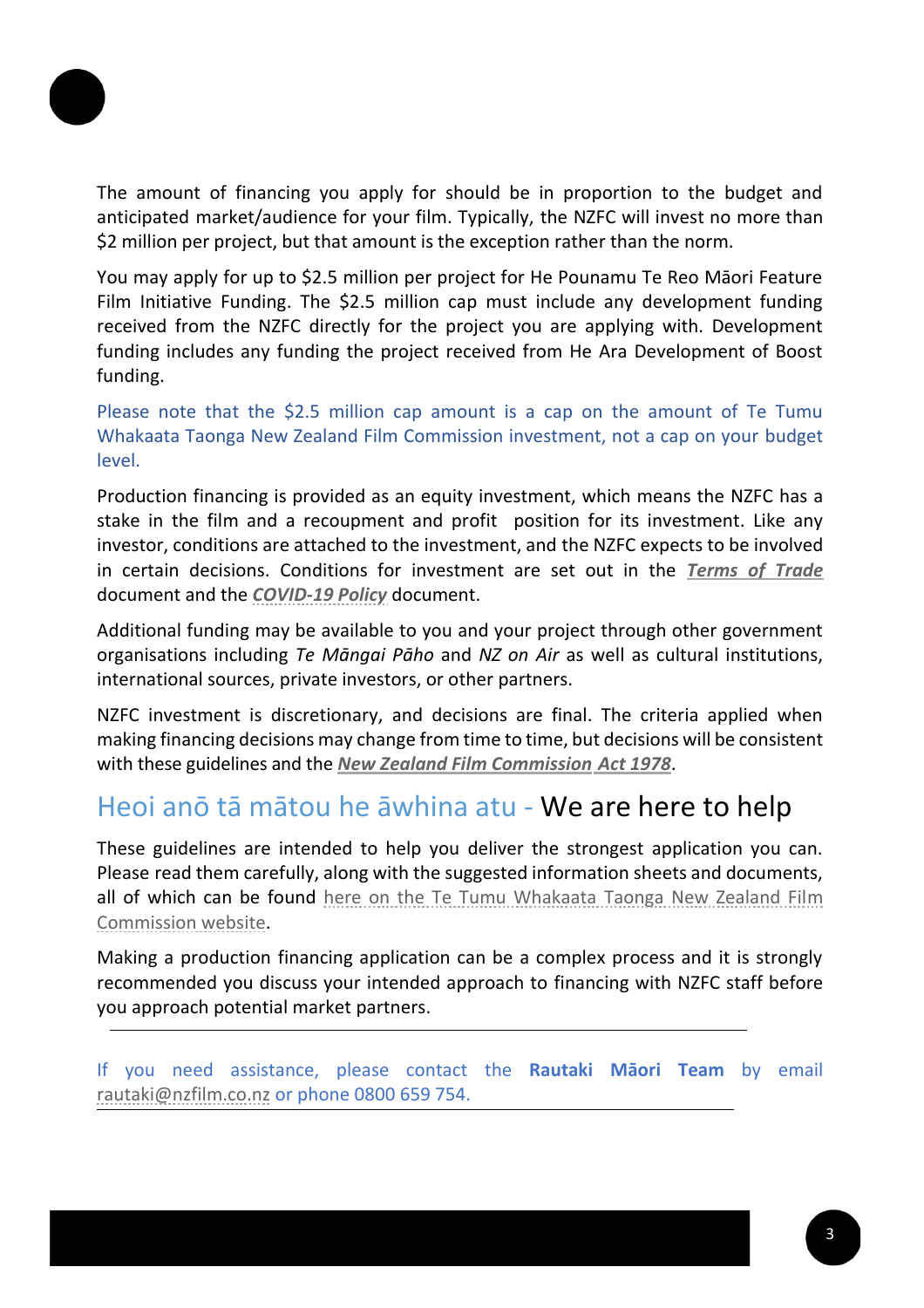

# **Ko wai ka āhei ki te tono - Who can apply**

To be eligible for He Pounamu Te Reo Māori Feature Film Initiative:

- The majority of the script will be in te reo Māori.
- **The content must be led by the Māori key creatives.**
- The team must have Māori individuals in at least **two out of three key creative** roles of writer, director and producer one of which must be the director **attached at the time of the application**.
- The producer must be the person making the application for He Pounamu Te Reo Māori Feature Film Initiative and ideally is Māori. This recognises the need for one person to take overall responsibility for the project and the producer's critical role in providing creative guidance, film financing expertise and an overall strategy for the project. The person named as the lead producer in your application **cannot be the same person as the writer or director.**
- Producers will only be permitted to apply for one project per production financing round. The main applicant must be a New Zealand citizen or permanent resident.
- This initiative is to progress te reo Māori films. If applications for previous funds have been unsuccessful, we may take this into consideration when assessing your project for He Pounamu Te Reo Feature Film Initiative.
- If your project is a co-production, it must have a proportion of significant New Zealand content and an experienced producer who is a New Zealand citizen or permanent resident. Find out more about [co-productions](https://www.nzfilm.co.nz/incentives-co-productions/co-productions) on our website.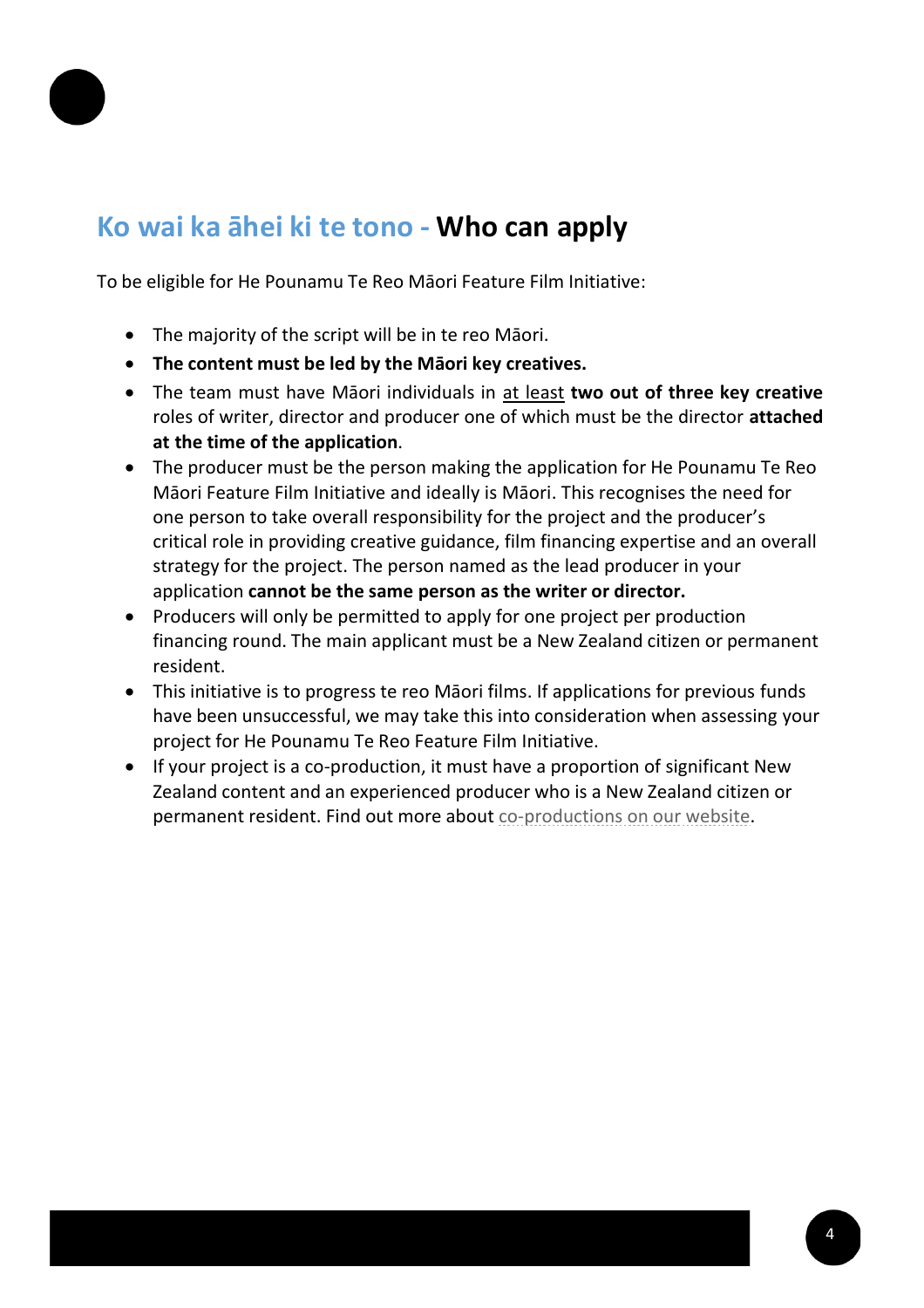

# **Te āheinga kaupapa mō te kōkiri i a He Pounamu Te Reo Kiriata - Project eligibility for He Pounamu Te Reo Māori Feature Film Initiative**

**He Pounamu Te Reo Feature Film Initiative** is one of several options for getting support from the NZFC. The following points will help you decide if it is the right option for your feature film project.

- **All applicants are required to have a scheduled meeting with a member of the Rautaki Māori team at least one week in advance of the application due date. Please organise this through email [rautaki@nzfilm.co.nz](mailto:rautaki@nzfilm.co.nz) or phone 0800 659 754.**
- The NZFC would like to support projects led by Māori and have set aside \$2.5 million for production financing under this initiative.
- Projects that are bringing in other sources of finance and a higher budget are welcome.
- The majority of the script must be in te reo Māori. Productions will demonstrate clear established involvement of Iwi/hapū/whanau/Māori in the elements or content that is in the project.
- Market attachment at application stage is welcomed but is not a requirement to apply.
- If your project already has market attachment or other finance, please submit offers or letters of interest with your application.
- Ideally, your script will be production ready. However, the NZFC will consider scripts which still require finessing, and these projects will be assessed with the potential for support through alternative development frameworks.
- Projects will be required to provide an audience engagement plan; however, a nontraditional approach will be considered. An audience engagement plan information sheet can be found here on [our website.](https://www.nzfilm.co.nz/resources/audience-engagement-plan-information-sheet)
- You can apply for He Pounamu Te Reo Māori Feature Film Initiative at any budget level. The amount you apply for should be in proportion to the budget and anticipated market/audience for your film.
- If you do not have market attachment or other finance partnerships, you will need to demonstrate the film can be made within the budget of \$2.5 million or less.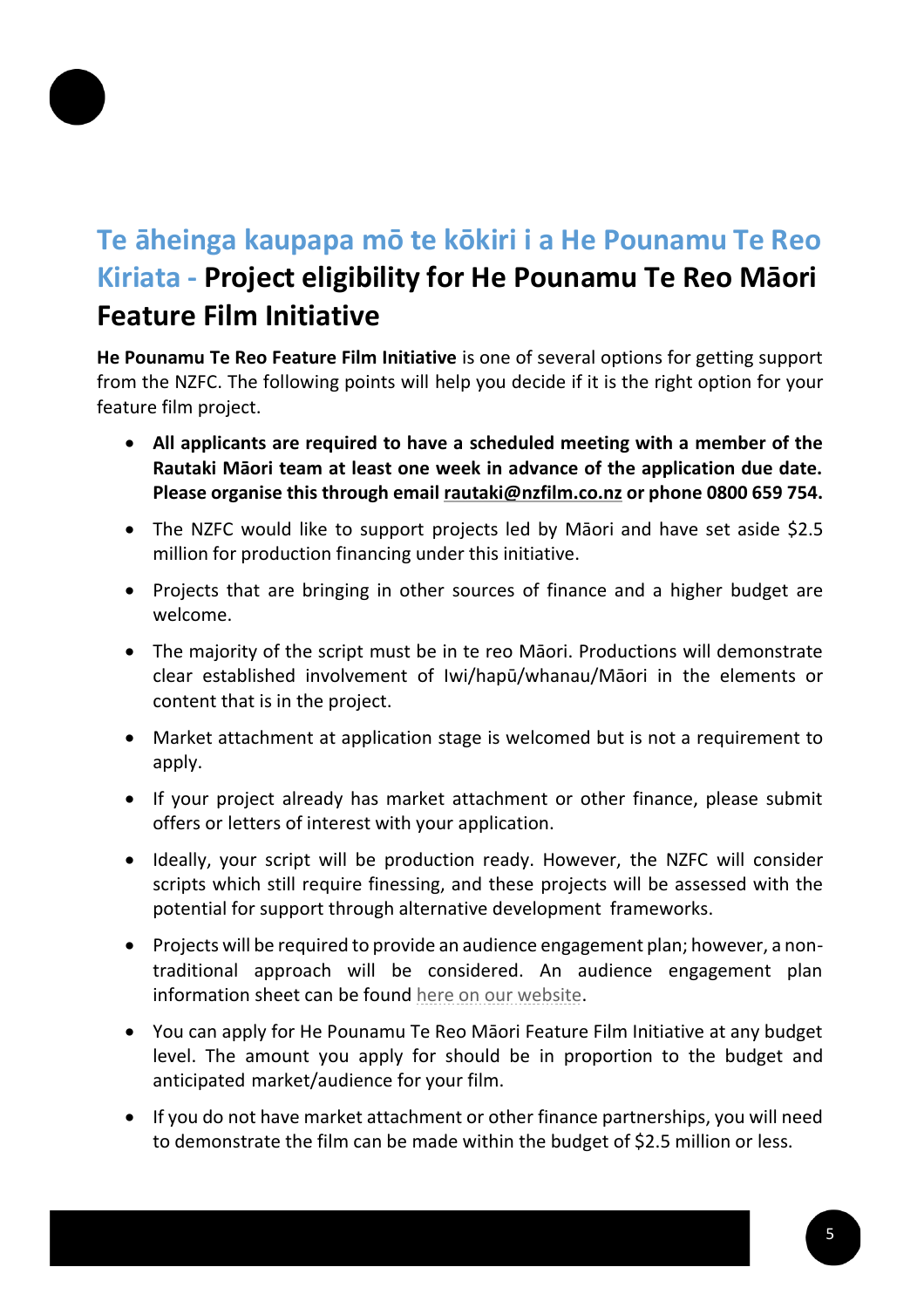

- You can apply for production financing for a certified official co-production; that is, a joint project with someone in another country or 'territory' covered by a film treaty or agreement. You will need a producer in both places and each producer is expected to raise the finances that are intended to be spent in each place. Find out more about co-productions here on [our website.](https://www.nzfilm.co.nz/incentives-co-productions/co-productions)
- The NZFC is primarily interested in funding narrative feature films which are intended to be screened theatrically and are not less than 80 minutes in length. This includes animation. Formats generally considered to fall outside core funding objectives are:
	- o advertising programmes or commercials;
	- o news or current affairs programmes;
	- o productions of a public event or live event, including sports events, stage-plays,music concerts, dance performances or comedy shows; and
	- o programmes primarily intended for television broadcast.
- Your film must have significant New Zealand content. Read the New Zealand Content information sheet here [on our website](https://www.nzfilm.co.nz/resources/new-zealand-content-information-sheet) for more detail.
- If you haven't got all your financing in place yet but plan to apply for [Feature](https://www.nzfilm.co.nz/funds/feature-film-production-investment) Film [Production Investment](https://www.nzfilm.co.nz/funds/feature-film-production-investment) or He Pounamu Te Reo Māori Feature Film Initiative, please get in touch.

### **Me pēhea e tono - How to apply**

Please register your interest to the Te Rautaki Māori Team by email

- 1. [rautaki@nzfilm.co.nz](mailto:rautaki@nzfilm.co.nz) or phone 0800 659 754.
- 2. Complete the *He Pounamu Te Reo Feature Film Initiative* application [online](https://funding.nzfilm.co.nz/) and upload the required documents.

In the next section, the information required is set out. It is important you fill in as many fields as you can, and upload as much of the requested material online as possible, as this information is needed to make a full and fair assessment. If your application is incomplete, it may not be considered.

Late applications will not be considered for funding unless there are exceptional *circumstances such as a technical difficulties with the application portal and you notify the NZFC immediately by emailing funding@nzfilm.co.nz.*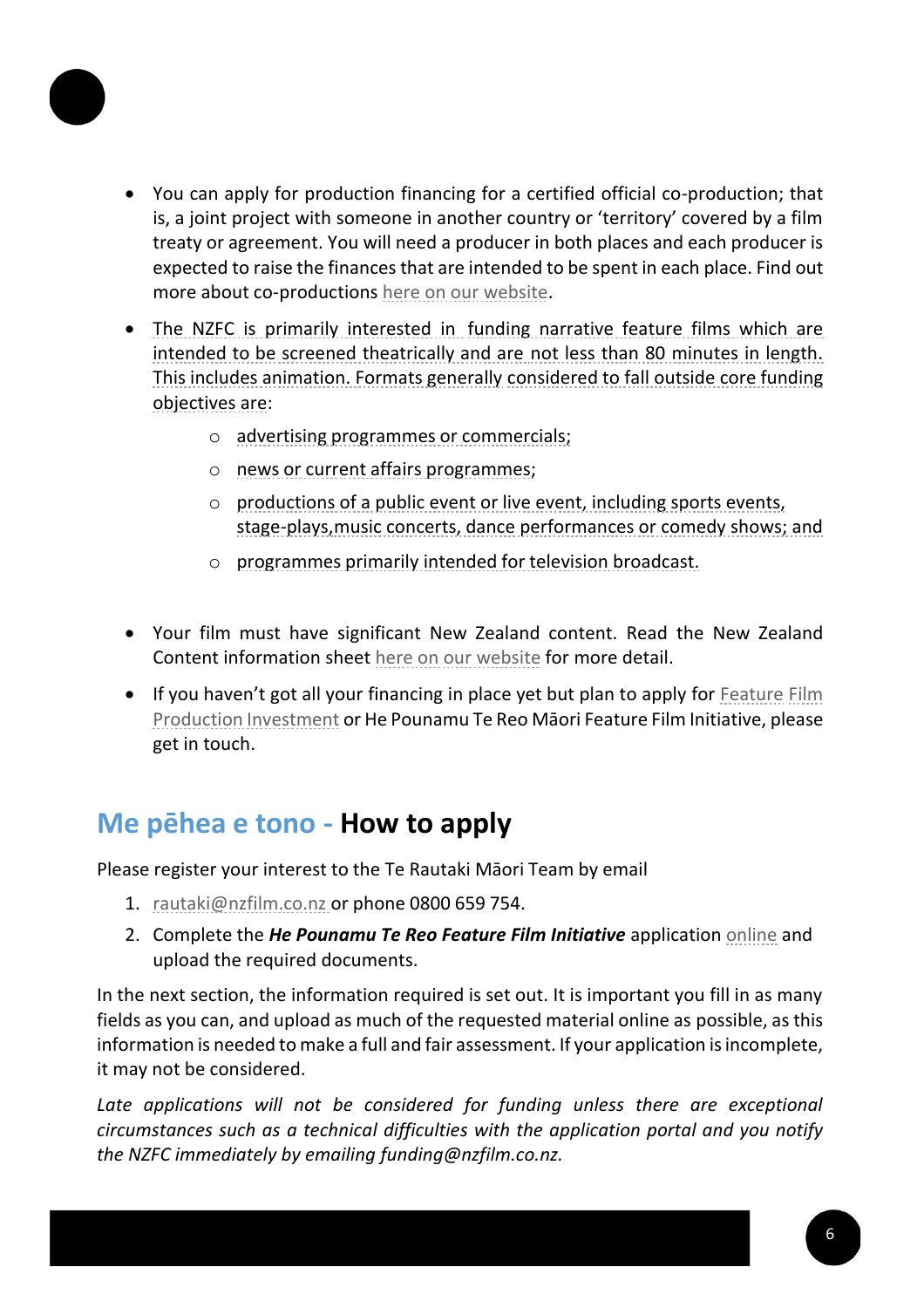

# **Te Pūtea Āwhina Mahi Kiriata o Aotearoa - NZSPG**

- These guidelines set out how to apply and qualify for He Pounamu Te Reo Māori Feature Film Initiative, one of the NZFC's discretionary production funds. They are not connected to those of the **New Zealand Screen Production Grant (NZSPG)**. The NZSPG is administered by a separate team within the NZFC on behalf of the Ministry for Culture and Heritage and the Ministry of Business, Innovation and Employment. The NZSPG team operates to separate criteria and timelines.
- If you are structuring the finance of your feature film project to include the NZSPG it is critical that you review in detail what makes a project eligible for NZSPG, how the process of qualifying for the grant works and how long it takes.
- You may wish to consider seeking expert advice regarding the details of the film's ability to qualify for the NZSPG.
- The NZSPG details can be found [here on our website](https://www.nzfilm.co.nz/incentives-co-productions/nzspg-nz) and enquiries can be directed to [nzspg@nzfilm.co.nz o](mailto:nzspg@nzfilm.co.nz)r call the Incentives Executive on +64 4 382 7680.

### **He aha tā mātou e kimi nei - What we are looking for**

The NZFC wants to invest in feature film projects based on strong, original ideas delivered by a distinctive Māori voice. *[Te Rautaki Māori](https://www.nzfilm.co.nz/about/te-rautaki-m%C4%81ori)* guides how we will champion Māori films to Aotearoa and the world. Please read Te Rautaki Māori and become familiar with its objectives and how they align with your project, and feel free to contact us if you have any questions. *Te Rautaki Māori* is available here on our [website.](https://www.nzfilm.co.nz/about/te-rautaki-m%C4%81ori)

Your application needs to provide practical information that demonstrates you have what ittakes to deliver your project successfully. Funding for additional talent support is availablethrough Rautaki Māori and Talent Development funds.

Your application needs to make the best case for your project.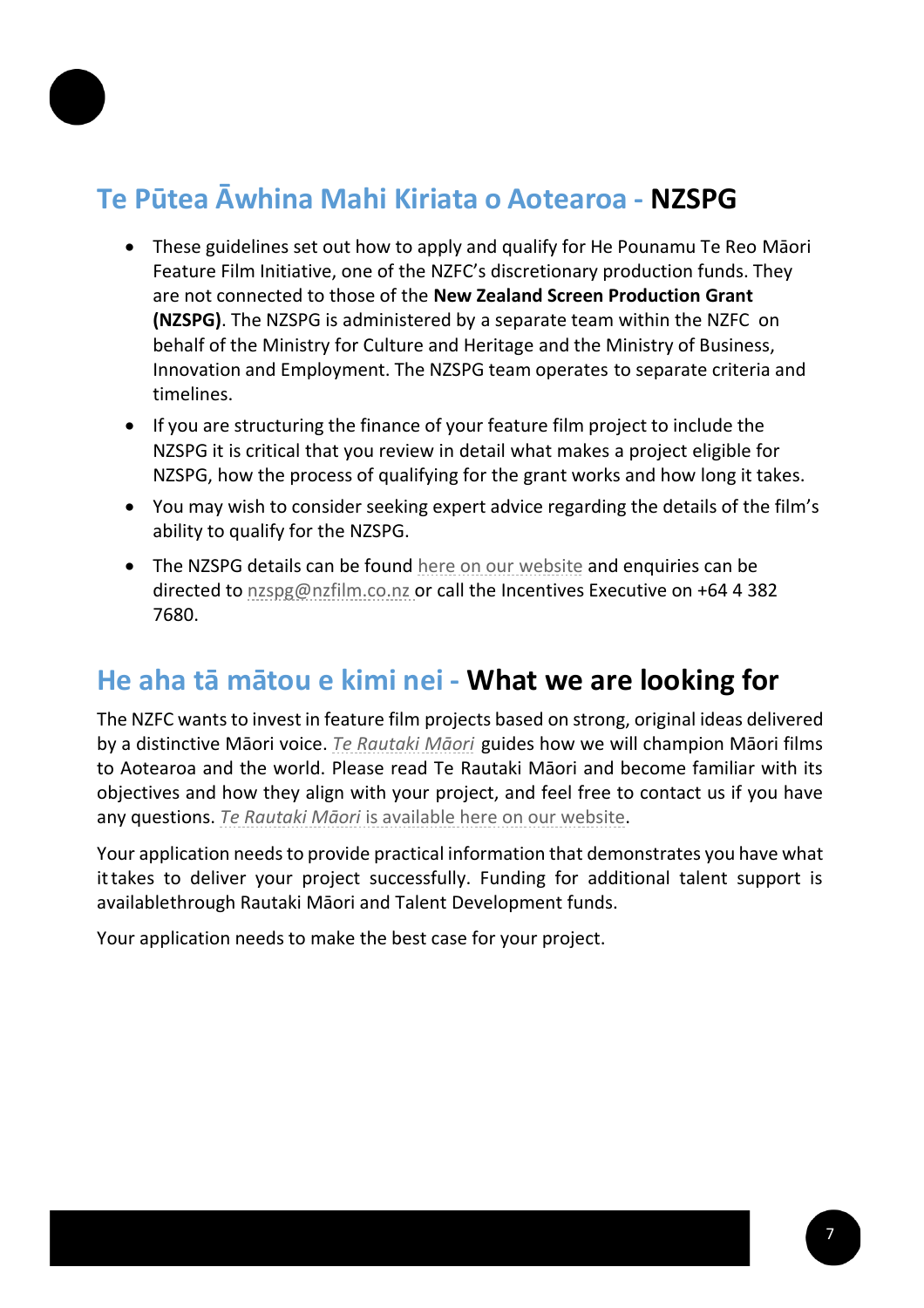

## **He aha ngā mea hei whakauru atu ki tō tono -**

## **What to include in your application**

The table below sets out what you need to provide, and what assessors will be looking for inthat material. Remember to also read the information sheets and *[Terms](https://www.nzfilm.co.nz/resources/terms-trade) of Trade* document and the *[COVID-19](https://www.nzfilm.co.nz/resources/covid-19-policy) Policy* document.

| Ngā mea me homai e koe - What                                                                                                                                                                                                                                                                                                                                                                                                                                                                                                                                                                                                                                                                                                                                                                                                                                                                                                                                                                     | Ngā mea e kimihia ana e mātou - What we are                                                                                                                                                                                                                                                                                                                                                                                                                                                                                                                                                                                                                                                                                                              |
|---------------------------------------------------------------------------------------------------------------------------------------------------------------------------------------------------------------------------------------------------------------------------------------------------------------------------------------------------------------------------------------------------------------------------------------------------------------------------------------------------------------------------------------------------------------------------------------------------------------------------------------------------------------------------------------------------------------------------------------------------------------------------------------------------------------------------------------------------------------------------------------------------------------------------------------------------------------------------------------------------|----------------------------------------------------------------------------------------------------------------------------------------------------------------------------------------------------------------------------------------------------------------------------------------------------------------------------------------------------------------------------------------------------------------------------------------------------------------------------------------------------------------------------------------------------------------------------------------------------------------------------------------------------------------------------------------------------------------------------------------------------------|
| you need to provide                                                                                                                                                                                                                                                                                                                                                                                                                                                                                                                                                                                                                                                                                                                                                                                                                                                                                                                                                                               | looking for                                                                                                                                                                                                                                                                                                                                                                                                                                                                                                                                                                                                                                                                                                                                              |
| Tono Auaha - Creative Material<br>A 'production-ready' te reo Māori script.<br>$\bullet$<br>A logline that accurately reflects thestory<br>$\bullet$<br>of the film in a couple of sentences.<br>A short synopsis that accurately<br>$\bullet$<br>reflects the story of the film including<br>the ending (max 250 words).<br>One-page synopsis that accurately<br>$\bullet$<br>reflects the story of the film<br>including the ending<br>Director's vision statement.<br>$\bullet$<br>Producer's overview.<br>$\bullet$<br>Notes about the genre of the filmand<br>$\bullet$<br>stylistic use of language nuance/mita<br>that support the growth/ retention of<br>te reo Māori. (refer Maihi Māori.)<br>If the creative material relates to a<br>$\bullet$<br>whanau/hapū or Iwi story or perspective<br>- How will you involve or consult with<br>whānau /hapū or Iwi and what<br>considerations have you made to<br>manage and protect that for those<br>interests and the production outcomes? | Is the film authentic, high-impact and culturally<br>$\bullet$<br>significant?<br>Is the script production-ready? Our team can<br>$\bullet$<br>talk you through what this means.<br>Is the film culturally significant? Will it reflect<br>$\bullet$<br>Aotearoa-New Zealanders or Iwi Māori?<br>Is the film an 'exciting idea that will lead to a<br>$\bullet$<br>great film 'with unique voices or stories that<br>have no boundaries or genre limits?<br>Is the film likely to achieve critical acclaim?<br>$\bullet$<br>Is the film likely to achieve commercial success,<br>$\bullet$<br>attracting larger audiences to New Zealand<br>film? Will the film attract different audiences<br>e.g. indigenous, Māori communities, social<br>impact etc? |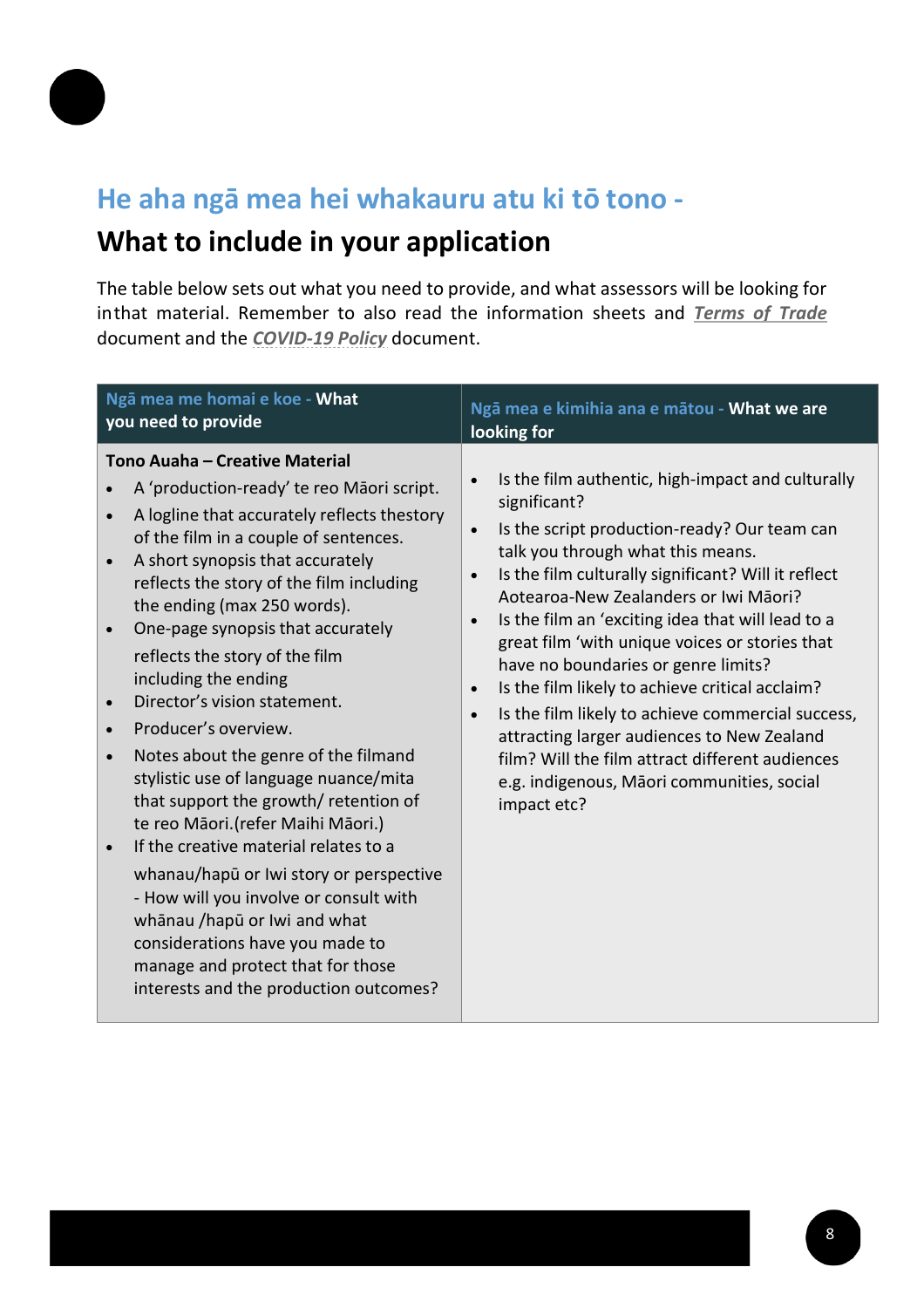| Ngā mea me homai e koe - What<br>you need to provide                                                                                                                                                                                                                                                                                                                                                                                                                                                                                                                                                          | Ngā mea e kimihia ana e mātou - What we are looking for                                                                                                                                                                                                                                                                                                                                                                                                                                                                                                                                                                                                                                                                                                                                                                                                                                                                                                                                                                                                                                                                                                                                                                     |  |
|---------------------------------------------------------------------------------------------------------------------------------------------------------------------------------------------------------------------------------------------------------------------------------------------------------------------------------------------------------------------------------------------------------------------------------------------------------------------------------------------------------------------------------------------------------------------------------------------------------------|-----------------------------------------------------------------------------------------------------------------------------------------------------------------------------------------------------------------------------------------------------------------------------------------------------------------------------------------------------------------------------------------------------------------------------------------------------------------------------------------------------------------------------------------------------------------------------------------------------------------------------------------------------------------------------------------------------------------------------------------------------------------------------------------------------------------------------------------------------------------------------------------------------------------------------------------------------------------------------------------------------------------------------------------------------------------------------------------------------------------------------------------------------------------------------------------------------------------------------|--|
| Mahere pūtea me te here haumi -<br><b>Finance plan and recoupment</b><br>Viable finance plan and details of<br>any third-party financiers<br>including any letters of<br>interest/commitment from those<br>parties.<br>Recoupment structure (this<br>$\bullet$<br>determines to whom and in<br>what order film income is<br>distributed). This should detail<br>the proposed recoupment<br>structure and a projected<br>'waterfall' of all relevant parties<br>against the minimum<br>recoupment estimates.<br>Any financial or investment<br>agreement with whānau/hapū or<br>Iwi supporting the production. | Who else is providing financing and how strong is their<br>$\bullet$<br>commitment? A letter of interest from investors detailing<br>the terms on which they would be providing funding (for<br>example, the types of financing e.g. equity investment, loan,<br>grant, sponsorship, deferments, the recoupment position<br>they would expect and any additional conditions of their<br>financing) is expected.<br>Is the amount of financing from market sources, such as pre-<br>$\bullet$<br>sales and/or private/gap/equity investment relative to the<br>prospects for the film?<br>Generally, the NZFC expects to recoup a share of<br>$\bullet$<br>investment alongside other equity investors. Ensure your<br>recoupment structure reflects the Terms of Trade<br>document.<br>Where applicable, this will include written evidence of<br>٠<br>arrangements with distributors and a sales agent. A signed deal<br>at application stage is not recommended; an offer is<br>preferable.                                                                                                                                                                                                                               |  |
| Mahere tūhono tangata - Audience<br>engagement plan<br>A credible plan setting out the target<br>audience and how you will reach<br>them. Plan may include specific focus<br>on models of distribution to<br>communities, marae, local / national<br>festivals/international/indigenous<br>specific, in additional to traditional<br>models of distribution. If you know<br>your audience well, how will you<br>engage them amidst myriad other<br>films?                                                                                                                                                     | How will this contribute to getting larger audiences for<br>$\bullet$<br>New Zealand films?<br>Does the plan describe the audience for your film and how<br>$\bullet$<br>to reach them? See the Audience Engagement Plan<br>information sheet for the minimum requirements.<br>What is the anticipated New Zealand box office and<br>$\bullet$<br>income from ancillary markets such as TV, VOD, DVD?<br>Who is the New Zealand distributor? What distribution plans<br>$\bullet$<br>do they have for the film? What are their terms?<br>Do you have a sales agent? What is their sales strategy for<br>$\bullet$<br>the film? What are their terms?<br>Is there a domestic broadcaster? What is their licence fee?<br>$\bullet$<br>Are the rights of the sales agent, distributor and<br>$\bullet$<br>broadcaster aligned?<br>Where applicable, this will include written evidence of<br>$\bullet$<br>arrangements with distributors and a sales agent. A signed<br>deal at application stage is not recommended; an offer is<br>preferable. The domestic market may be the initial target for<br>tereo Māori, however, consideration should be given as to<br>international opportunities for a film of this nature also. |  |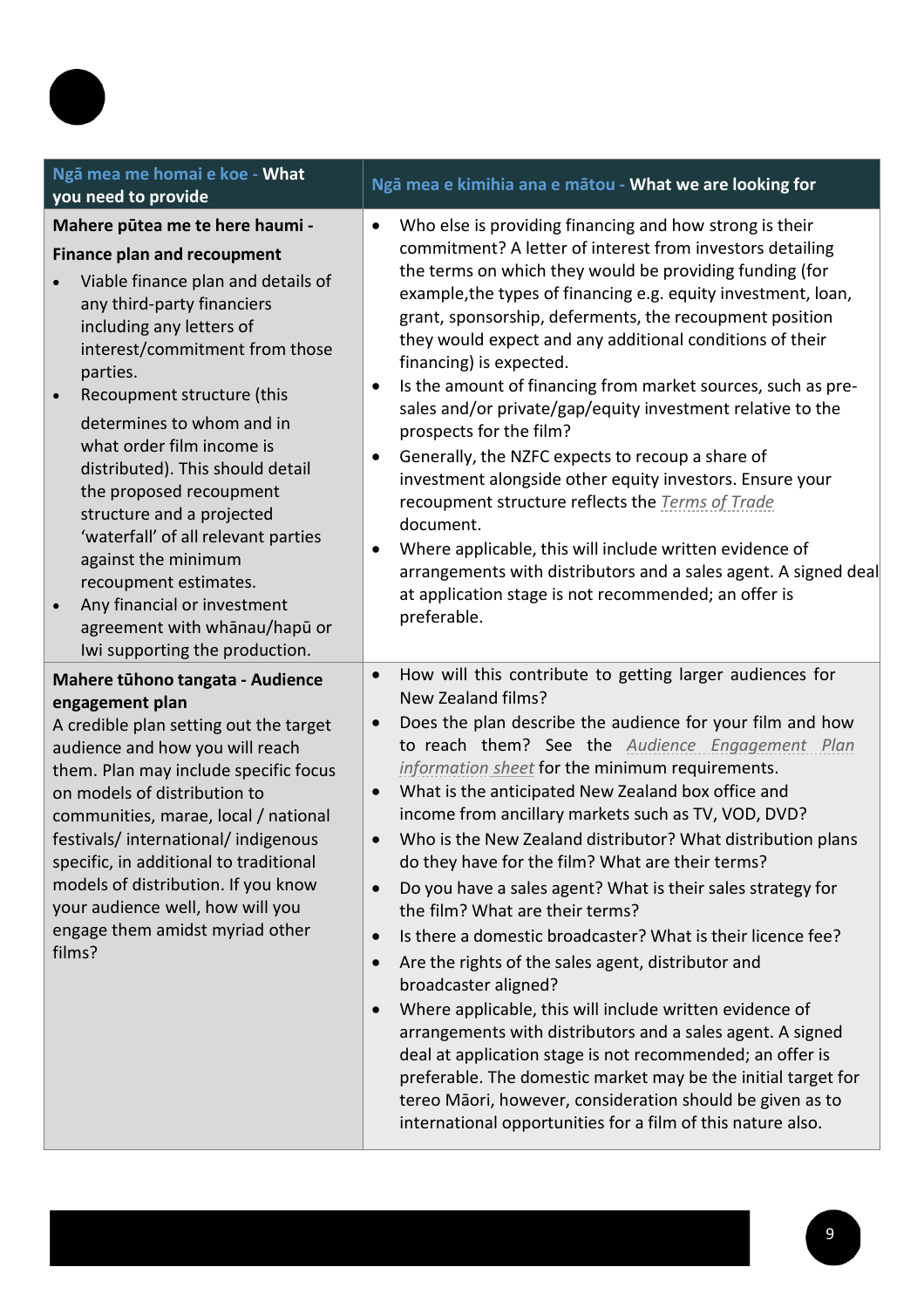| Ngā mea me homai e koe - What<br>you need to provide                                                                                                                                                                                                                                                                                                                                                                                                                                                                                                                                                                                                                                                                                                                              | Ngā mea e kimihia ana e mātou - What we are looking for                                                                                                                                                                                                                                                                                                                                                                                                                                                                                                                                                                                                                                                                                                                                                                                                                                                                                                                                                                                                                                       |
|-----------------------------------------------------------------------------------------------------------------------------------------------------------------------------------------------------------------------------------------------------------------------------------------------------------------------------------------------------------------------------------------------------------------------------------------------------------------------------------------------------------------------------------------------------------------------------------------------------------------------------------------------------------------------------------------------------------------------------------------------------------------------------------|-----------------------------------------------------------------------------------------------------------------------------------------------------------------------------------------------------------------------------------------------------------------------------------------------------------------------------------------------------------------------------------------------------------------------------------------------------------------------------------------------------------------------------------------------------------------------------------------------------------------------------------------------------------------------------------------------------------------------------------------------------------------------------------------------------------------------------------------------------------------------------------------------------------------------------------------------------------------------------------------------------------------------------------------------------------------------------------------------|
| Tātai Pūtea me te maramataka -<br><b>Budget and schedule</b><br>Production budget top-sheet<br>$\bullet$<br>and one copy of the full<br>production budget.<br>Proposed overall production<br>$\bullet$<br>schedule. The production<br>schedule must include a<br>minimum of six (6) weeks for<br>contracting (also known as the<br>"closing" process) and allowance<br>for a test screening (see the<br>Terms of Trade document).<br>A full shoot schedule and one liner.<br>$\bullet$<br>At time of application these<br>details are optional - however,<br>dependent on level of investment<br>sought, a high-level breakdown of<br>the script ishelpful when<br>assessing the viability of vision to<br>budget. These will be required if<br>you proceed to contracting stage. | Is the budget relative to the anticipated audience for the<br>$\bullet$<br>film?<br>Can the film be achieved with the proposed budget and<br>$\bullet$<br>methodology?<br>Does it allow for the specific NZFC costs and<br>$\bullet$<br>requirements listed in the Terms of Trade document,<br>including development funding received to date?<br>Is the production schedule realistic?<br>$\bullet$<br>All budgets will be reviewed to ensure they<br>$\bullet$<br>adequately cover all elements, and an independent<br>budget assessment may becommissioned.<br>Your budget includes marketing material minimums as<br>$\bullet$<br>reflected in market agreements for marketing and<br>release elements such as closed captions, test<br>screening DCP, export script, EPK, production stills and<br>publicist. You do not need toinclude poster and trailer<br>costs in your budget, provided you have written<br>confirmation that your distributor or sales agent will<br>cover these costs, as stipulated in our COVID-19 Policy<br>(please refer to Marketing and Publicity section). |
| Te Hunga mahi - Key personnel<br>Details of key personnel attached<br>$\bullet$<br>to the film, including one-page<br>CVs, tribal affiliations, reo<br>proficiency andconnection to the<br>story or kaupapa if any, and a<br>short bio<br>Details of proposed key cast and<br>$\bullet$<br>plans to confirm.                                                                                                                                                                                                                                                                                                                                                                                                                                                                      | Will this project develop the careers of the Māori<br>$\bullet$<br>filmmakers involved?<br>Are the producer and director experienced enough?<br>$\bullet$<br>If your budget is above \$1 million, producers will<br>$\circ$<br>need a proven track-record in producing feature<br>films, short films, high-end television drama and/or<br>commercials. Directors will need a proven track<br>record in short films, high-end television drama<br>and/or commercials.<br>For lower budget films, producers and directors<br>$\circ$<br>may have less experience, but at least have a<br>proven track-record inshort films, television drama<br>and/or commercials.<br>What will other key crew bring to the project?<br>$\bullet$<br>What are the Māori cultural competencies of the applicant<br>$\bullet$<br>to deliver the project?                                                                                                                                                                                                                                                         |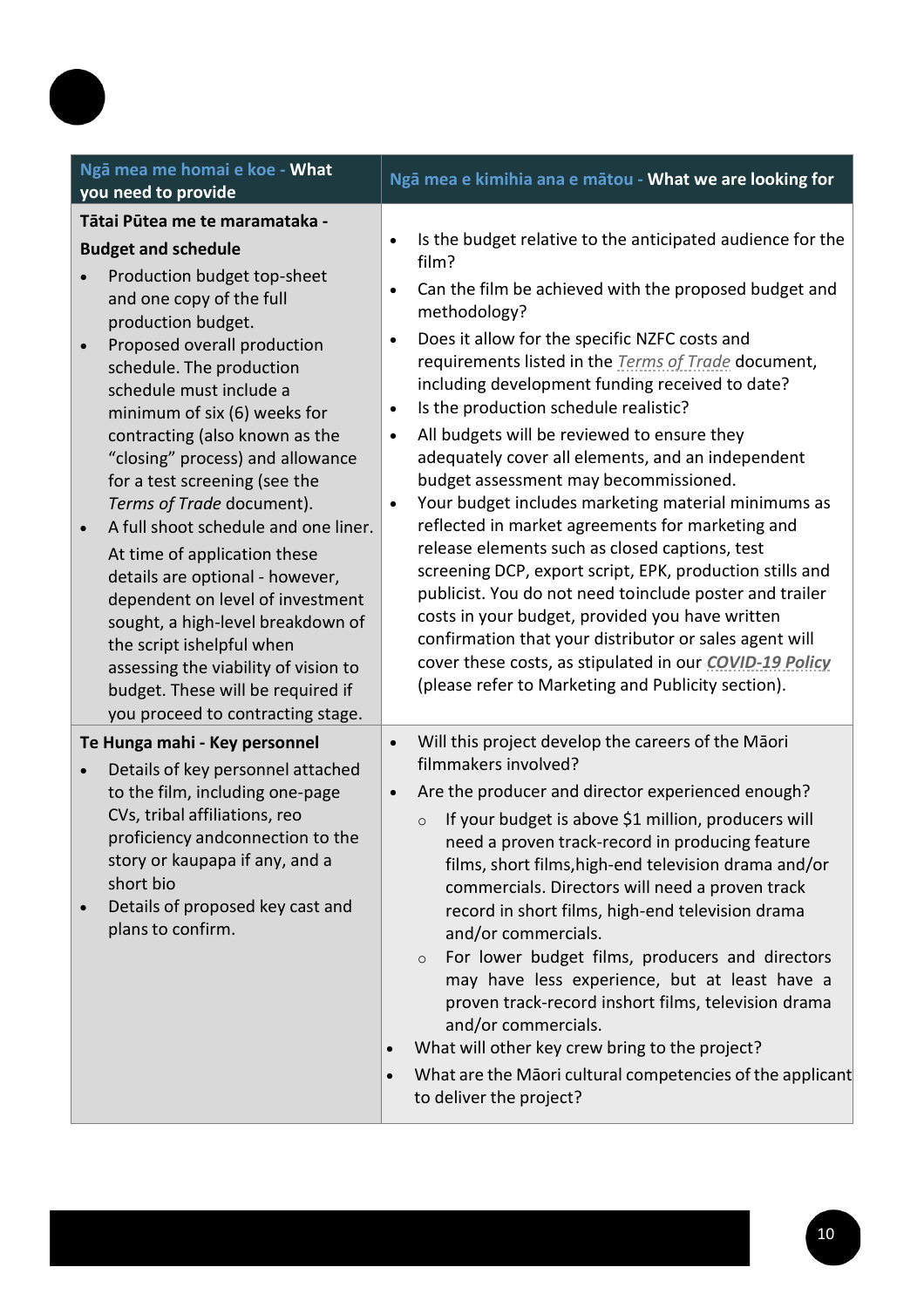| Ngā mea me homai e koe - What<br>you need to provide                                                                                                                                                                                                                                                                                                                                                                                                  | Ngā mea e kimihia ana e mātou - What we are looking for                                                                                                                                                                                                                                                   |
|-------------------------------------------------------------------------------------------------------------------------------------------------------------------------------------------------------------------------------------------------------------------------------------------------------------------------------------------------------------------------------------------------------------------------------------------------------|-----------------------------------------------------------------------------------------------------------------------------------------------------------------------------------------------------------------------------------------------------------------------------------------------------------|
| Ētahi atu kōkiri a Te Tumu<br><b>WhakaataTaonga New Zealand</b><br><b>Film Commission - Other NZFC</b><br>projects<br>Details of any projects in<br>active development with the<br>NZFC (project title and NZFC<br>involvement).<br>If there are any outstanding<br>reports or deliverables relating to<br>those other projects, or any other<br>NZFC grants, loans or equity, they<br>should be delivered before, or<br>alongside, this application. | What is your background with the NZFC?<br>What's happened as a result of previous support? To<br>be accountable for the taxpayers' money entrusted to<br>us, the NZFC has to be able to certify what has<br>happened as a result of any loan/grant.<br>Are you up to date with all your NZFC obligations? |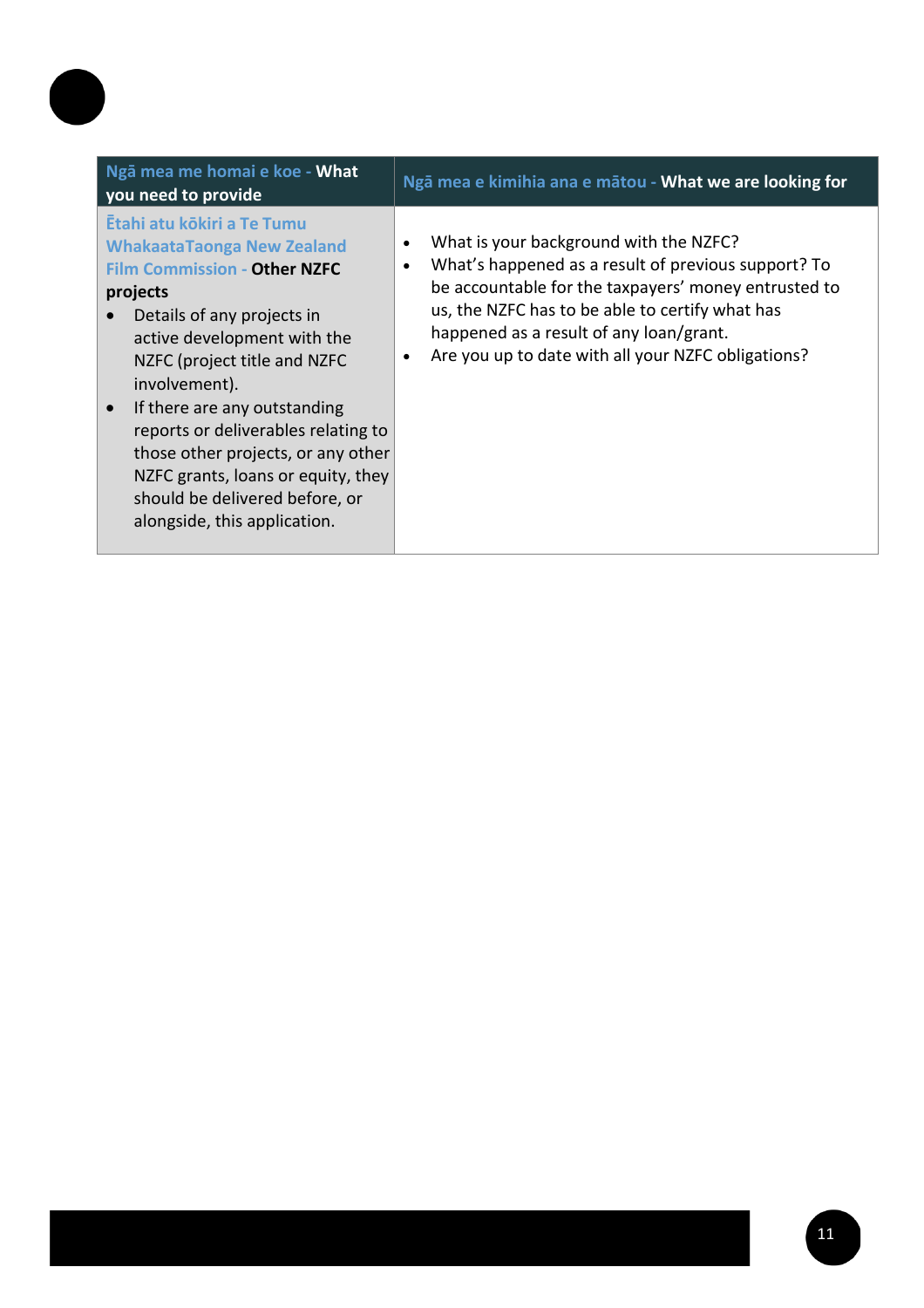| Ngā mea me homai e koe - What<br>you need to provide                                                                                                                                                                                                                                                                                                                                                                                                                                                                                                           | Ngā mea e kimihia ana e mātou - What we are looking for                                                                                                                                                                                                                                                                                                                                                                                                                                                                                                                                                                                                                                                                                                                                                                                                                                                                                                                                                                                                                                                                                                                                                                               |
|----------------------------------------------------------------------------------------------------------------------------------------------------------------------------------------------------------------------------------------------------------------------------------------------------------------------------------------------------------------------------------------------------------------------------------------------------------------------------------------------------------------------------------------------------------------|---------------------------------------------------------------------------------------------------------------------------------------------------------------------------------------------------------------------------------------------------------------------------------------------------------------------------------------------------------------------------------------------------------------------------------------------------------------------------------------------------------------------------------------------------------------------------------------------------------------------------------------------------------------------------------------------------------------------------------------------------------------------------------------------------------------------------------------------------------------------------------------------------------------------------------------------------------------------------------------------------------------------------------------------------------------------------------------------------------------------------------------------------------------------------------------------------------------------------------------|
| Mahere Tiaki Tikanga - Māori<br><b>Cultural Considerations and Care</b><br>Outline the contribution that<br>the project will make towards<br>reflecting Māori culture or<br>Iwi/hapū perspective and the<br>diversity of the Māori<br>experience.<br>How the project will manage<br>the need to engage with the<br>kaitiaki of that material and how<br>will Iwi, hapū, whānau<br>considerations be managed in<br>the project.<br>An explanation of how the<br>applicant nurtures tikanga me te<br>reo Māori within its own team<br>and within the production. | A consultant who sits outside the key creative<br>$\bullet$<br>team/cast/crew who facilitates the needs of the<br>production seeking to portray Māori in their project,<br>and to ensure all Māori concerns that may arise are<br>dealt with correctly. It is essential to the maintenance of<br>cultural integrity and tikanga on a production where<br>Māori communities are involved or referenced.<br>A clear outline of what importance te reo and tikanga has<br>$\bullet$<br>in your production and how this is carried out as a<br>naturallysignificant part of the production.<br>Correct use of te reo Māori.<br>$\bullet$<br>Considerations for tikanga in production and<br>$\bullet$<br>engagementwith crew and talent.<br>Appropriate consultation and advice from<br>$\bullet$<br>stakeholders/kaitiaki/ iwi/ hapū/ whanau.<br>Supporting information may be useful from:<br>Te Puni Kōkiri - Maihi Karauna<br>Te Māngai Pāho - He Mahere whakapuaki<br>Reo<br>Example:<br>Ko te reo kia Māori – promotes a Māori world view<br>Ko te reo kia ora – contributes to normalisation<br>Ko ngā tikanga kia tautokongia – embraces tikanga<br>Māori<br>Additional information can be found on our website to assist<br>with |
|                                                                                                                                                                                                                                                                                                                                                                                                                                                                                                                                                                | Māori cultural guidelines and considerations for production                                                                                                                                                                                                                                                                                                                                                                                                                                                                                                                                                                                                                                                                                                                                                                                                                                                                                                                                                                                                                                                                                                                                                                           |
|                                                                                                                                                                                                                                                                                                                                                                                                                                                                                                                                                                | Working with Māori in Screen Production                                                                                                                                                                                                                                                                                                                                                                                                                                                                                                                                                                                                                                                                                                                                                                                                                                                                                                                                                                                                                                                                                                                                                                                               |
|                                                                                                                                                                                                                                                                                                                                                                                                                                                                                                                                                                | Te Urutahi Koataata Māori - Working with Māori in Film<br>$\bullet$<br>&Television<br>The Brown Book                                                                                                                                                                                                                                                                                                                                                                                                                                                                                                                                                                                                                                                                                                                                                                                                                                                                                                                                                                                                                                                                                                                                  |
|                                                                                                                                                                                                                                                                                                                                                                                                                                                                                                                                                                |                                                                                                                                                                                                                                                                                                                                                                                                                                                                                                                                                                                                                                                                                                                                                                                                                                                                                                                                                                                                                                                                                                                                                                                                                                       |

The NZFC will use reasonable efforts to maintain the confidentiality of the information provided by the applicant. Please note that any information you provide to the NZFC is subject to Official Information Act 1982 (OIA) requests. In processing a request under the OIA, The NZFC will consult with the relevant applicant prior to making a decision to release or withhold any information.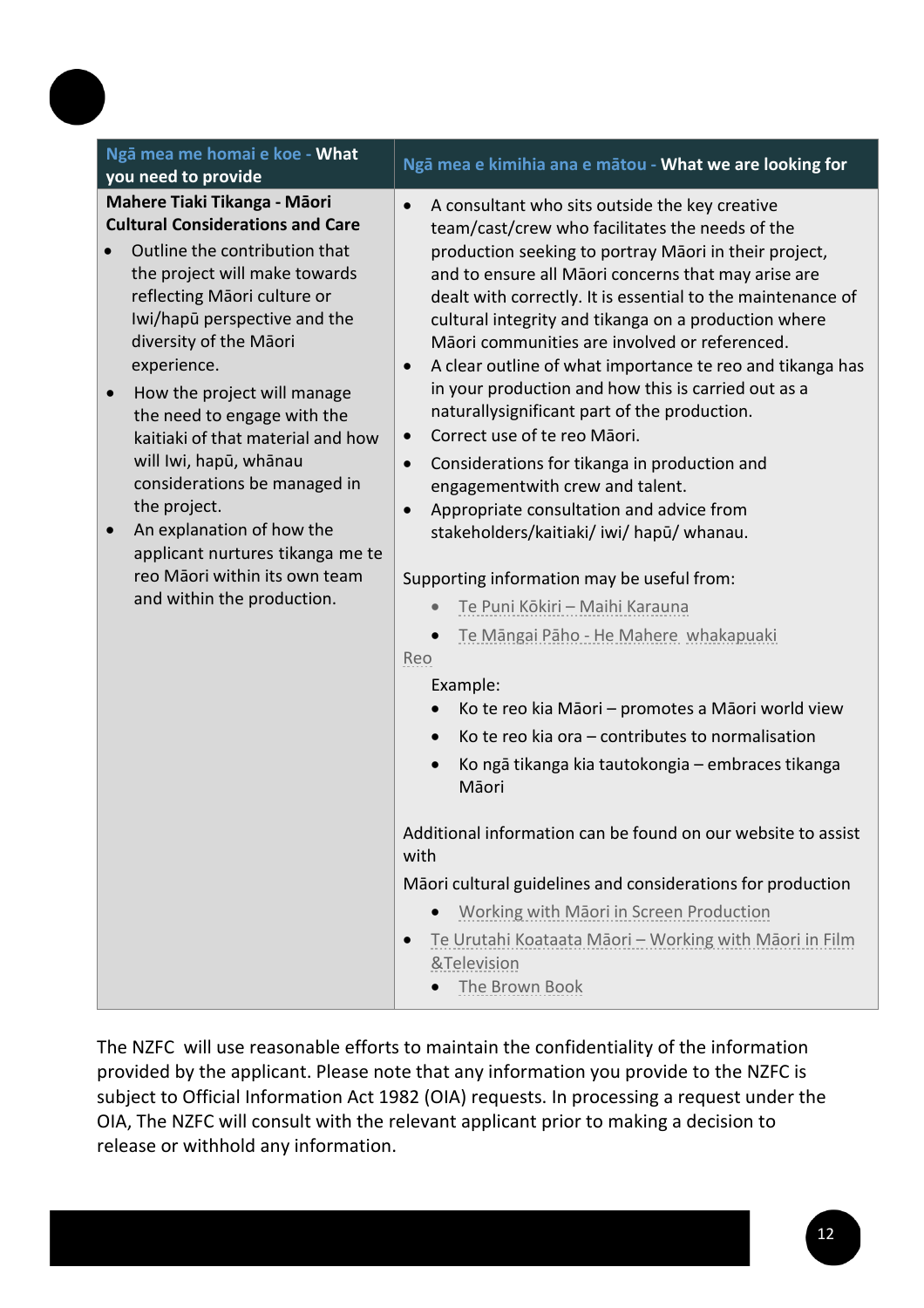

# **Ka ahatia tō tono - What happens to your application**

Once your application is received an email confirmation will be sent acknowledging receipt. NZFC staff will then:

- 1. Check that it's eligible in accordance with the eligibility criteria outlined in these guidelines. Any applications that are late or ineligible will be declined.
- 2. The NZFC engages a range of local and international individuals who have various specialisations across the areas of development, finance, production and/or film licensing of screen content (External Assessors).

While some of these individuals specialise in specific areas (for example documentary, animation, interactive projects), all External Assessors provide a useful and an independent perspective on funding applications to NZFC staff. Where relevant, an additional assessor with appropriate cultural knowledge and/or experience associated with an underrepresented community may be engaged to provide valuable objective insight (Cultural Assessor). For example, if your project has Māori content or Characters, the NZFC will seek an independent perspective considering our Te Rautaki Guidelines.

Please note that by submitting your application for funding from the NZFC, you acknowledge and agree that your application may be reviewed by external assessors, and you also accept that the identify of any particular assessor(s) used to assess your application will be kept strictly confidential to the NZFC and will not be released.

For the current list of External Assessors please visit our [website](https://www.nzfilm.co.nz/resources/external-assessor-process-production-and-development-funding) and declare any Conflicts of Interest you may have.

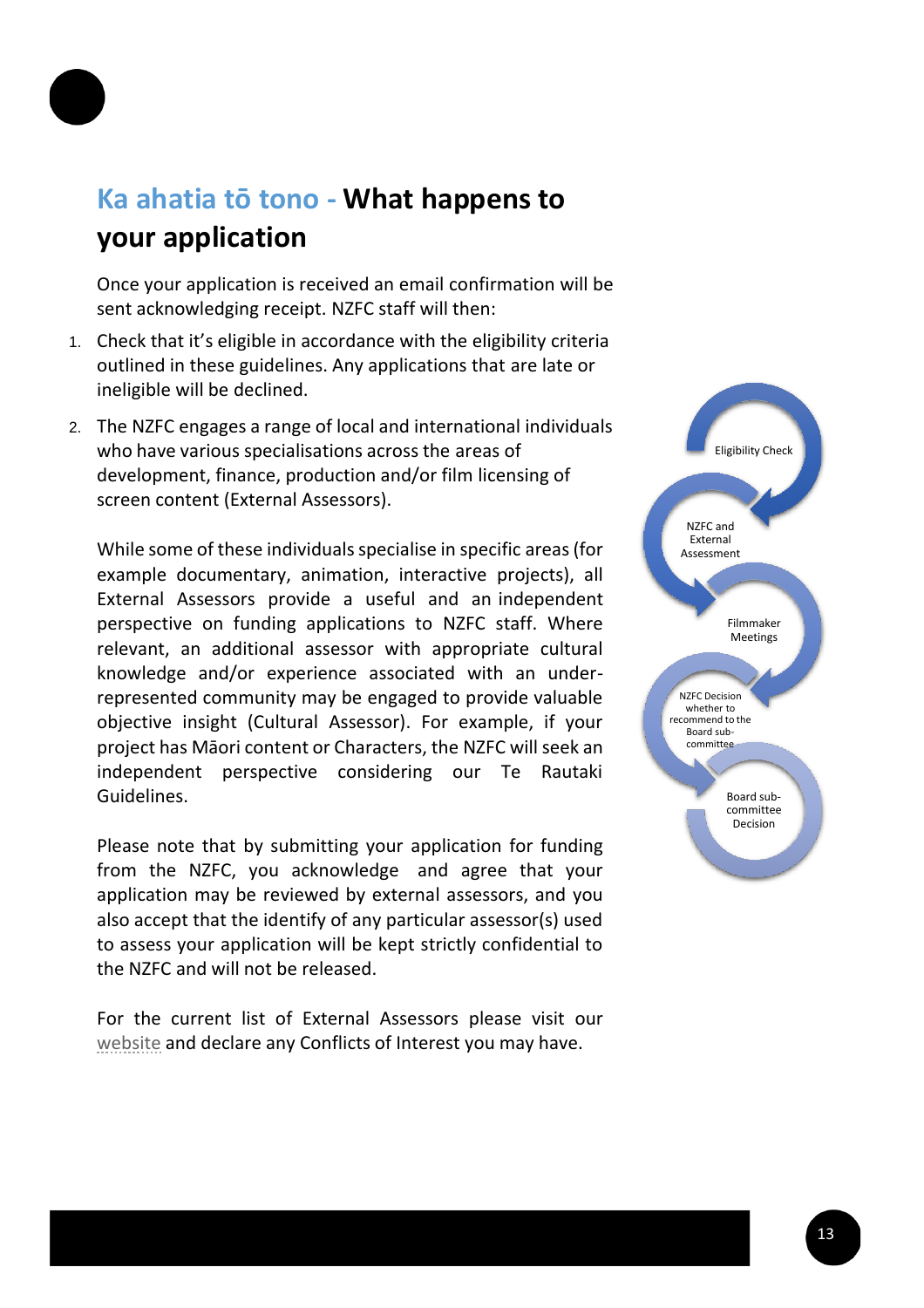

- 3. Your application will be reviewed by NZFC staff (including the Rautaki Māori team and the Production and Development team) and an independent assessment of the script and the market potential of the film will be arranged. Assessors will include at least one Māori assessor/reo assessor.
- 4. Once assessments come back, and your application is identified as having the potential to proceed, NZFC staff will want to talk to you about all aspects of your project. It is likely they will want to **meet with you** and request further information. You will receive an anonymised summary of the assessment of your project prior to the meeting
- 5. All this information, including any conversations, will be considered alongside your formal application when the decision whether to ultimately recommend the project to the He Pounamu Te Reo Māori Feature Film Initiative Board sub-committee that investment is made. If your project is found to not be at production financing level but has potential to be with further development, you may be eligible for development funding from the NZFC. This option will be discussed with you by Rautaki Māori staff.
- 6. Any recommendation made to the He Pounamu Te Reo Māori Feature Film Initiative Board sub-committee will include a summary of your application including key information and our assessment. **The He Pounamu Te Reo Māori Feature Film Initiative Board sub-committee will make the final decisions on whether the NZFC will invest**.

### **Te huarahi whakamua - Next steps**

You will be advised the outcome by phone or email **within one working day** of the He Pounamu Te Reo Māori Feature Film Initiative Board sub-committee meeting.

If the He Pounamu Te Reo Māori Feature Film Initiative Board sub-committee decides to offer investment, an offer of conditional production financing will be made. The **[Terms of](https://www.nzfilm.co.nz/resources/terms-trade) [Trade](https://www.nzfilm.co.nz/resources/terms-trade)** and *[COVID-19 Policy](https://www.nzfilm.co.nz/resources/covid-19-policy)* will apply. There may be additional conditions on a case-bycase basis. This will be set out in a conditional offer letter that you will be required to counter-sign.

Conditional production financing offers are usually **valid forfour months**. During thistime, you must satisfy any pre-closing conditions (as set out in the *[Terms of Trade](https://www.nzfilm.co.nz/resources/terms-trade)* and *[COVID-](https://www.nzfilm.co.nz/resources/covid-19-policy)[19 Policy](https://www.nzfilm.co.nz/resources/covid-19-policy)*), otherwise the offer will expire. If requested, it may be possible to have an extension of up to two months if significant progress has been made in meeting the conditions of the offer.